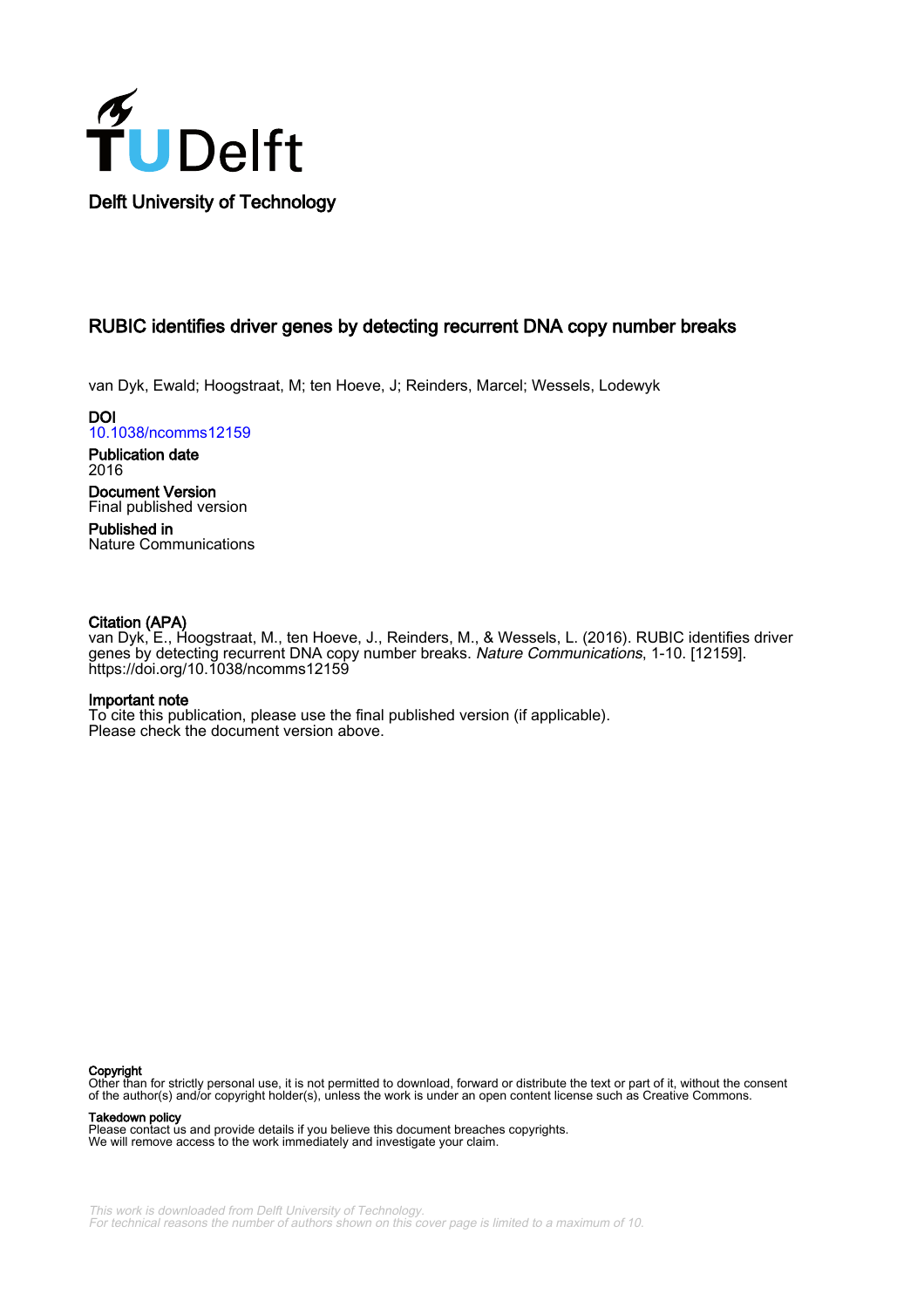

# **ARTICLE**

Received 28 Feb 2016 | Accepted 7 Jun 2016 | Published 11 Jul 2016

DOI: 10.1038/ncomms12159 **OPEN**

# RUBIC identifies driver genes by detecting recurrent DNA copy number breaks

Ewald van Dyk<sup>1,2</sup>, Marlous Hoogstraat<sup>1</sup>, Jelle ten Hoeve<sup>1</sup>, Marcel J.T. Reinders<sup>2</sup> & Lodewyk F.A. Wessels<sup>1,2</sup>

The frequent recurrence of copy number aberrations across tumour samples is a reliable hallmark of certain cancer driver genes. However, state-of-the-art algorithms for detecting recurrent aberrations fail to detect several known drivers. In this study, we propose RUBIC, an approach that detects recurrent copy number breaks, rather than recurrently amplified or deleted regions. This change of perspective allows for a simplified approach as recursive peak splitting procedures and repeated re-estimation of the background model are avoided. Furthermore, we control the false discovery rate on the level of called regions, rather than at the probe level, as in competing algorithms. We benchmark RUBIC against GISTIC2 (a stateof-the-art approach) and RAIG (a recently proposed approach) on simulated copy number data and on three SNP6 and NGS copy number data sets from TCGA. We show that RUBIC calls more focal recurrent regions and identifies a much larger fraction of known cancer genes.

<sup>&</sup>lt;sup>1</sup> Department of Molecular Carcinogenesis, The Netherlands Cancer Institute, Plesmanlaan 121, 1066CX Amsterdam, The Netherlands. <sup>2</sup> Department of EEMCS, Delft University of Technology, Mekelweg 4, 2628CD Delft, The Netherlands. Correspondence and requests for materials should be addressed to L.F.A.W. (email: [l.wessels@nki.nl\)](mailto:l.wessels@nki.nl).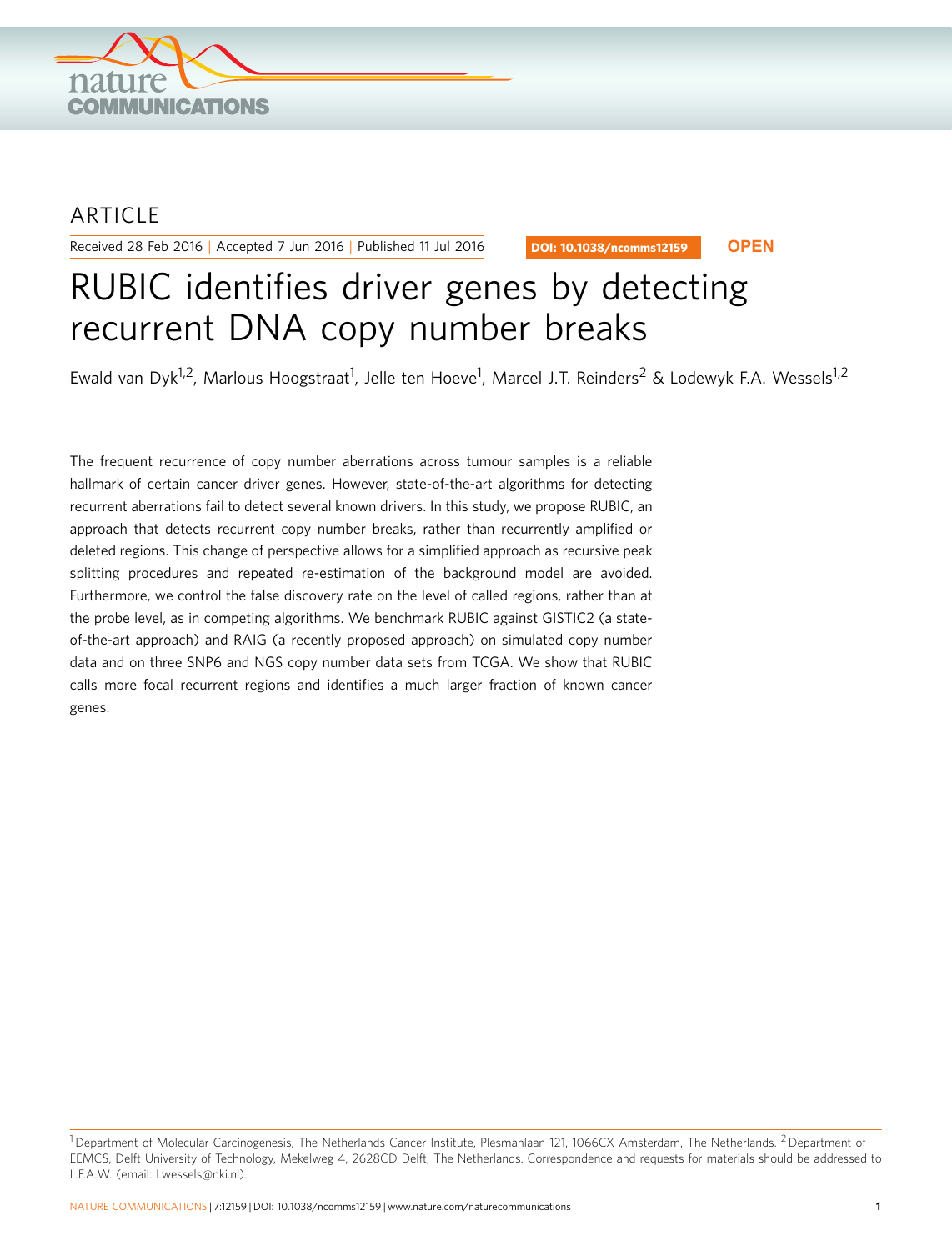wing to genomic instability, cancer cells often exhibit a large number of somatic copy number aberrations many of which are believed to play a pivotal role in tumour development or progression. Specifically, somatic copy number aberrations represent one of the mechanisms to activate oncogenes and inactivate tumour suppressors $1,2$ .

Given a large collection of somatic copy number profiles of tumours, an important challenge is to distinguish driver from passenger aberrations. The exact genomic locations of somatic passenger aberrations are expected to be variable across different tumour samples. In contrast, driver aberrations often recur on the same locus across tumour samples, which allows them to be identified in a properly defined statistical framework. Identification of driver aberrations is important as it allows us to identify (new) oncogenes and tumour suppressors.

Many algorithms have been developed for detecting recurrent copy number aberrations $3-14$ , highlighting the relevance of discovering novel oncogenes and tumour suppressors. However, this problem is still far from being solved as state-ofthe-art approaches fail to identify known oncogenes and tumour suppressors in large sample sets. For example, while EGFR is one of the most frequently amplified oncogenes in Glioblastoma<sup>[15](#page-10-0)</sup>, neither RAIG nor GISTIC2 detects the complete recurrently amplified region harbouring EGFR.

One of the main difficulties in detecting recurrent copy number aberrations arises from the heterogeneous nature of driver aberrations across samples, ranging from focal aberrations covering a single gene to broad aberrations spanning a wholechromosome arm. Algorithms should call recurrent regions as focally as possible to pinpoint the driver genes and hence maximizing specificity. Conversely, too much emphasis on focality could result in driver genes being confused with passengers in close proximity, simply due to off-target focal passenger aberrations overlapping with a broader recurrent locus. This results in reduced sensitivity. Therefore, a proper approach should strike a good balance between sensitivity and specificity.

The great majority of algorithms, including the algorithm we propose, start by splitting copy number gains and losses into separate data sets and therefore detect oncogenes and tumour suppressors separately. Throughout, we will only consider the copy number gains—deletions are treated in a symmetric fashion. When considering gains, the first step of existing algorithms is to detect broad loci that are amplified at a significant frequency. Subsequently, heuristics are applied to identify separate focal recurrences within these loci [\(Fig. 1a–g\)](#page-3-0). This so-called peak splitting is achieved in two possible ways. In the first approach, the null model is adapted<sup>[12,16](#page-10-0)</sup> based on the local background to determine whether a smaller locus is recurrently amplified in an already recurrent locus. This requires the re-estimation of many parameters on smaller loci, resulting in a loss of statistical power. The second approach employs greedy peel-off algorithms<sup>[5,6,11](#page-10-0)</sup> that call local maximum peaks in recurrent loci ([Fig. 1b,c\)](#page-3-0) and then remove all aberrated segments that overlap with the identified maximum peak [\(Fig. 1d\)](#page-3-0). Subsequently, new maximal peaks are identified [\(Fig. 1e](#page-3-0)) based on a reduced data set, and this loss in power can result in potentially missing important driver genes in close proximity to the original maximum peak. After iterating these steps, a list of independent peaks are generated ([Fig. 1f\)](#page-3-0). The boundaries of these peaks are sensitive to passenger aberrations and a post processing step is employed (for example, the RegBounder algorithm<sup>6</sup>) to broaden the peaks and improve the probability of including the correct driver genes ([Fig. 1g\)](#page-3-0).

With Recurrent Unidirectional Break Identification by Clustering (RUBIC) we follow a completely different approach. Specifically, RUBIC detects recurrent copy number breaks instead of recurrent amplifications or deletions. A recurrent break marks a region where a significant portion of the samples show transitions in copy number from neutral to gain (positive break) or from gain to neutral (negative break; [Fig. 1i\)](#page-3-0). RUBIC is based on a simple idea: if we can prove significant recurrence of breaks that occur in close proximity of each other, a subset of these breaks are most likely associated with driver aberrations. Regions enclosed between recurrent positive breaks on the left and recurrent negative breaks on the right will most likely harbour a putative oncogene. This new approach has several advantages. First, it simplifies the identification of recurrent regions significantly: there is no need for complicated peak splitting or peel-off algorithms. Second, power is maximized as the recurrent breaks are identified based on all samples and by employing a null model based on the behaviour of passenger aberrations on the complete genome. This is in contrast to peak splitting approaches that require recursive re-estimation of the null model on an everdecreasing locus width or recursive identification of maximal peaks on an ever-decreasing number of samples in peel-off algorithms.

In summary, by focusing on recurrent breaks, RUBIC becomes independent of the regions between the breaks. Specifically, RUBIC circumvents the difficulties of current algorithms outlined above which stem from aiming to call regions at the right size. RUBIC is simple, computationally efficient and outperforms existing methods on both simulated and real data sets. It calls more true-positive regions (between 1.4 and 3.6 times more than GISTIC2) at more (appropriate) focal widths thus pinpointing the responsible driver genes. Finally, the algorithm only requires a single parameter, controlling the false discovery rate (FDR) of called regions.

#### Results

Overview. RUBIC detects significantly recurrent breaks in the aggregate copy number profile of a collection of tumour samples ([Fig. 1h–k](#page-3-0)). Essentially, RUBIC performs hierarchical clustering on the aggregate profile ([Fig. 1j](#page-3-0), red line). It starts with segments spanning a single-measurement probe and iteratively joins neighbouring segments until a significant break between segments in the aggregate profile is encountered. As only neigbouring segments can be joined, the complexity of the clustering problem is significantly reduced. Owing to the nature of hierarchical clustering, this implies that all remaining breaks between segments in the aggregate profile are significant. All significant breaks in the aggregate profile represent segment boundaries, and the average aggregate copy number profile between breaks represents the segment amplitude [\(Fig. 1j](#page-3-0), black line). To determine the significance of a break, we require a break recurrence measure and a significance test. The break recurrence measure, which scores a break between two adjacent segments, is equal to the difference in segment amplitudes. Intuitively, this makes sense, since a high frequency in breaks (across samples) results in a large jump in the aggregate (Methods section). Significance of the recurrence measure is represented by the expected Euler characteristic (Methods section), and we employ a null model obtained through cyclic permutation of the tumour profiles (Methods section). During the hierarchical clustering, RUBIC employs the expected Euler characteristic as similarity measure, thus allowing termination of the clustering when all segments are separated by significant breaks with similarity measures below a fixed, predetermined threshold, E. We choose to use the expected Euler characteristic as a significance measure because it directly links the global threshold, E (used to terminate clustering) to the expected number of false-positive regions called in [Fig. 1k](#page-3-0) (Methods section). This results in error control at the segment level, rather than the probe level, as in competing approaches.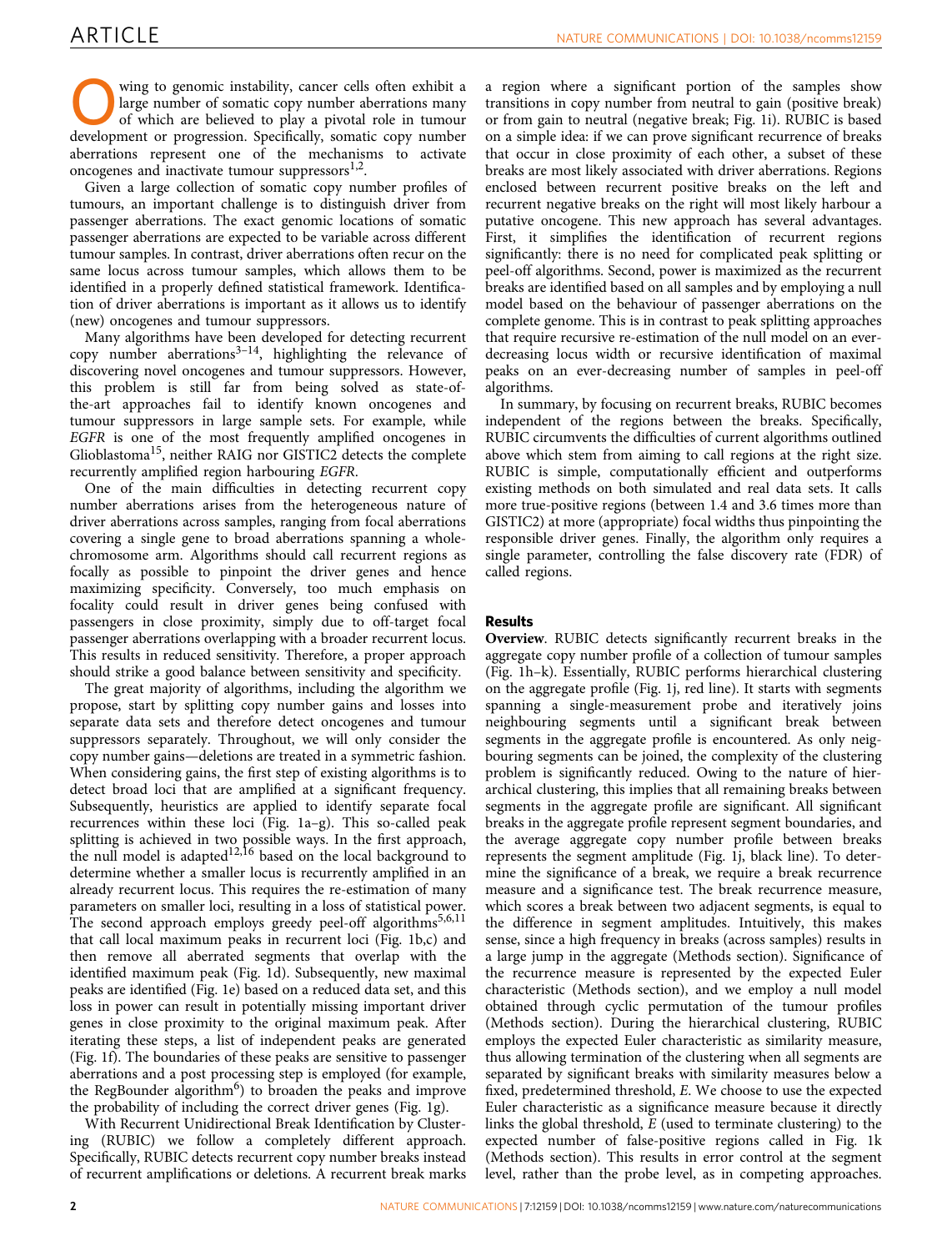<span id="page-3-0"></span>

Figure 1 | Algorithmic steps of competing approaches and RUBIC. (a) A heat map of the gains in simulated copy number profiles for 20 samples. Segments that activate oncogenes (driver aberrations) are shown in red and passenger aberrations in grey. (b) The copy number profiles in a are aggregated (summed) to produce the aggregate gain profile. The dashed line represents a significance threshold based on a null model, obtained by, for example, permutation of the probe indices in  $a. (c)$  The calling of the maximum peak in the aggregate profile within the genomic region where the aggregate profile exceeds the significance threshold. (d) Copy number segments overlapping with the maximal peak are removed from the data set. (e) Based on the adapted data set, a new aggregate profile and significance threshold are computed. (f) As in c, a maximum peak is called in the adjusted aggregate profile.  $(g)$  Finally, a post processing step is employed to broaden the peaks and improve the probability of including the correct driver genes. (h) The same input data set depicted in a. (i) Positions of recurrent breaks in the copy number profiles. Neutral-to-gain breaks are depicted in red and gainto-neutral breaks in blue. (j) The segmented profile (in black) resulting from performing hierarchical clustering on the aggregate profile (in red). During clustering, RUBIC employs the expected Euler characteristic as similarity measure, thus allowing termination of the clustering when all segments are separated by significant breaks with similarity measures below a fixed, predetermined threshold (green dashed line). The dendrogram resulting from clustering the aggregate profile is also depicted, with the significance threshold used as cutoff to produce the depicted segmentation.  $(k)$  Local maximum segments are called and such segments are expected to contain putative oncogenes.

The clustering produces a segmented aggregate profile, where the positions of the breaks in the aggregate profile indicate regions of significantly recurrent breaks in the sample profiles (Fig. 1j). Finally local maximal segments are called (Fig. 1k). Such segments are expected to contain putative oncogenes as only gains were employed in this example. Our implementation of RUBIC can be downloaded at<http://ccb.nki.nl/software/>.

Benchmarking on simulated data sets. To benchmark RUBIC and competing approaches, we generated a simulated data set of copy number profiles. In contrast to most available simulation approaches that artificially insert recurrent copy number aberrations of fixed widths at any given locus, we employed a preselected set of 100 driver genes as starting point. We generated a copy number profile for each sample based on an idealized evolutionary model. Briefly, we simulate genomic instability by inserting random amplifications and deletions across the genome for many individual cells. In some cells, amplifications activate oncogenes and deletions inactivate tumour suppressors. Such driver aberrations modulate the proliferation rate of an individual

cell. The cell with the highest score is then regarded as the dominant clone which we use to represent the sample. This process is repeated for each sample in our analysis. Simulated copy number profiles exhibit complex recurrence patterns developing on both focal and broad scales. For more information on the model and the simulated profiles see the Methods section.

We systematically compared RUBIC with GISTIC2 (a state-ofthe-art approach) and RAIG (a recently proposed approach) on simulated data sets generated using our evolutionary model. We employed all three algorithms to separately detect recurrent amplifications and deletions.

For GISTIC2 and RAIG we used exactly the same parameter settings as for the real tumour data sets (Supplementary Methods) RUBIC requires only a single parameter to be set: the FDR. For all algorithms, results were generated at an FDR level of 25%. Each algorithm reports a list of regions and genes (partially) overlapping with these regions. We removed all called regions that did not overlap with any genes. Such regions were never reported by RUBIC or RAIG. Only GISTIC2 reported four such regions in all simulations performed, and suggested nearby genes in brackets, none of which were drivers. We also removed regions  $>10$  mega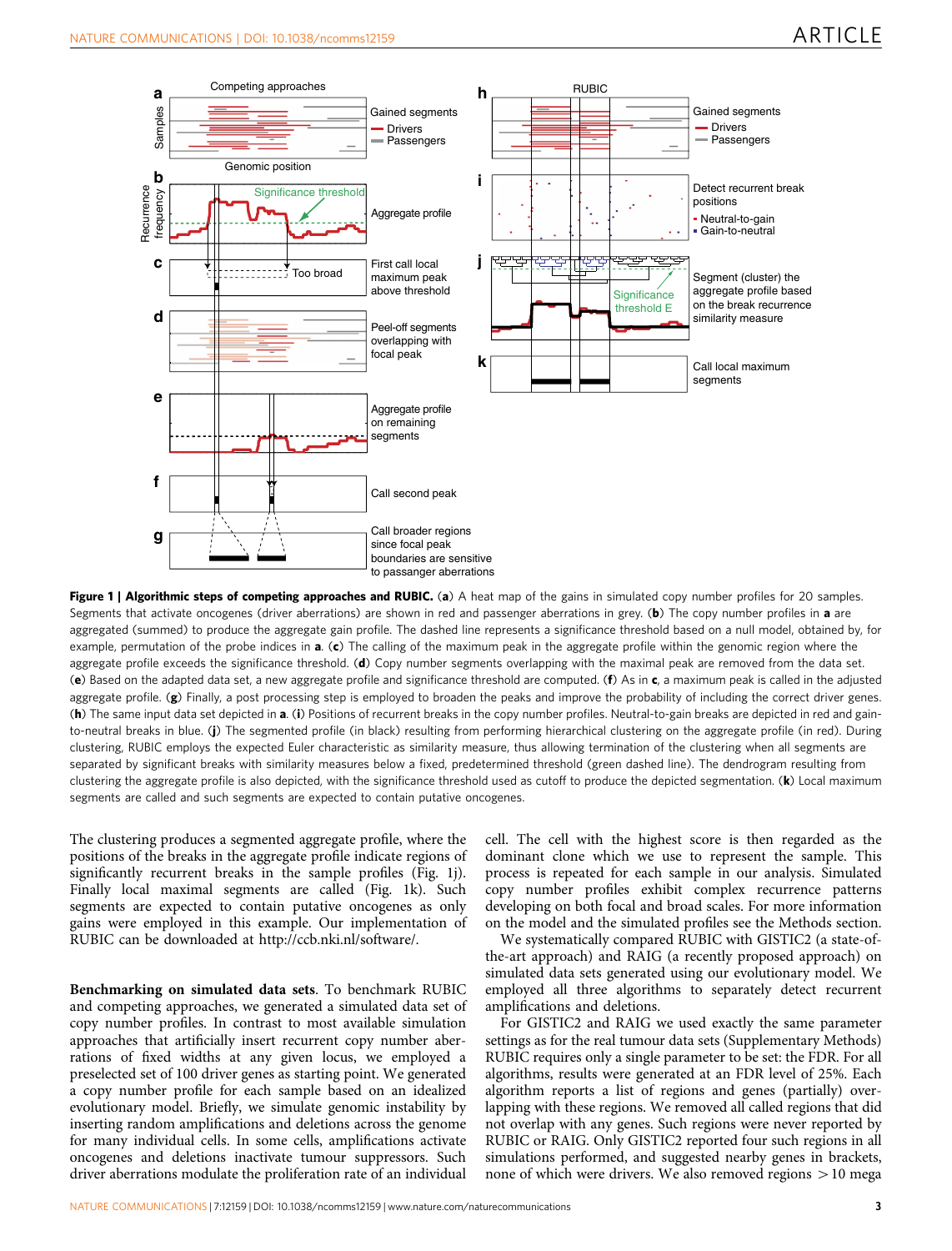<span id="page-4-0"></span>base pairs (Mbp), since they usually contain many genes and that makes it difficult to pinpoint the drivers. Although rare, such broad regions are sometimes called by GISTIC2 and RUBIC, but not RAIG.

We evaluated the performance based on three measures: (1) the proportion of driver genes that overlapped with called recurrent regions (true positives); (2) the proportion of called regions that do not overlap with any of the driver genes (false positives) and (3) the average driver density in called regions. The third measure scores the ability of algorithms to call regions as focally as possible, that is, the capacity to pinpoint drivers.

We varied the number of samples from 10 to 1,000, and for each number of samples we generated five simulated data sets from which we extracted recurrent regions. RUBIC outperforms both GISTIC2 and RAIG in terms of the number of drivers detected as well as the driver density while controlling the FDR (Fig. 2). Both RUBIC and GISTIC2 achieve an FDR well below the set rate of 25%. For RUBIC, the measured false discovery rate is stable at 5% across sample sizes, but much lower than the 25% FDR selected. This is due to the fact that the cyclic shift null model is conservative. Even though RAIG performs fairly well on previously reported simulation studies, it performs significantly worse than RUBIC and GISTIC2 on all measures for this evolutionary model. In addition, RAIG does not scale well computationally with regard to the number of samples. In Fig. 2 we only show RAIG results for up to 300 samples as we only depict results for processes that took  $<$  2 weeks to complete.

Comparison on three TCGA SNP6 data sets. We compared RUBIC, RAIG and GISTIC2 on SNP6 copy number profiles of three cancer data sets from The Cancer Genome Atlas (TCGA): 1,080 breast invasive carcinoma (BRCA) samples, 577 glioblastoma multiforme (GBM) samples and 450 colon adenocarcinoma (COAD) samples. We used optimized parameters for GISTIC2 and RAIG as specified in the Supplementary Methods. We set the FDR at 25% and extracted both recurrent amplifications and deletions with all three algorithms. As in the simulation experiments, we only report regions that overlapped with at least one gene and excluded all regions  $>10$  Mbp.

Unlike the simulation study, we do not know which genes are drivers and therefore we selected 463 genes (Supplementary Data 1) as positive controls from the Sanger Institute Cancer Gene Census (referred to as 'Census genes')<sup>17</sup>. We score each algorithm based on four measures: (1) the total number of focal recurrent regions detected ('no. regions'); (2) the number of regions that overlap with Census genes ('no. Census regions'); (3) the total number of Census genes detected ('no. Census genes') and (4) the average driver density in the called regions. The driver density of a region is defined as one divided by the number of genes overlapping the region and is therefore a measure of how good the respective algorithms are at identifying drivers. While this (conservative) measure is optimal when every region contains a single driver, we do not rule out the possibility of multiple weak drivers in a region. If the data supports the presence of multiple (weak) drivers, as suggested in the literature<sup>18</sup>, RUBIC will detect these. [Table 1](#page-5-0) summarizes the results obtained for the three algorithms on all three data sets. Each entry has two values (separated with a slash) representing recurrent gains and losses, respectively.

RUBIC calls more recurrent regions than both GISTIC2 and RAIG on all three data sets (Supplementary Data 2–7). Given that the FDR was set at 25%, the majority of these regions are expected to contain true driver genes. In fact, the larger number of recurrent regions called by RUBIC also results in a larger yield of Census genes. RAIG calls fewer amplified regions than GISTIC2 on the BRCA data set, but none of these regions contain a Census



Figure 2 | Performance on simulated data. The performance of RUBIC, GISTIC2 and RAIG at recovering driver genes in simulated data for different sample sizes (represented on the x axes). (a) Proportion of (known) driver genes that overlapped with called recurrent regions. (b) Proportion of called recurrent regions that overlapped with none of the driver genes. (c) Average (across called regions) proportion of genes that are drivers within each called recurrent region. Error bars represent the s.e. based on five samplings.

gene. On the GBM and COAD data sets, RAIG calls more regions than GISTIC2; however, the called regions contain fewer Census genes. These results suggest that the RAIG error rate is high, which is consistent with our observations in the simulation study. The superior ability of RUBIC and GISTIC2 to recover Census genes was also confirmed by a global analysis. Specifically, by employing a cyclic permutation test, we found an enrichment for Census genes ( $P < 0.05$ , permutation test) in all data sets for both RUBIC and GISTIC2, but not for RAIG. In fact, only the amplified regions called by RAIG on the GBM data set showed significant enrichment for Census genes.

While the average driver density estimates for RUBIC are smaller than those obtained by GISTIC2 for the gains, these values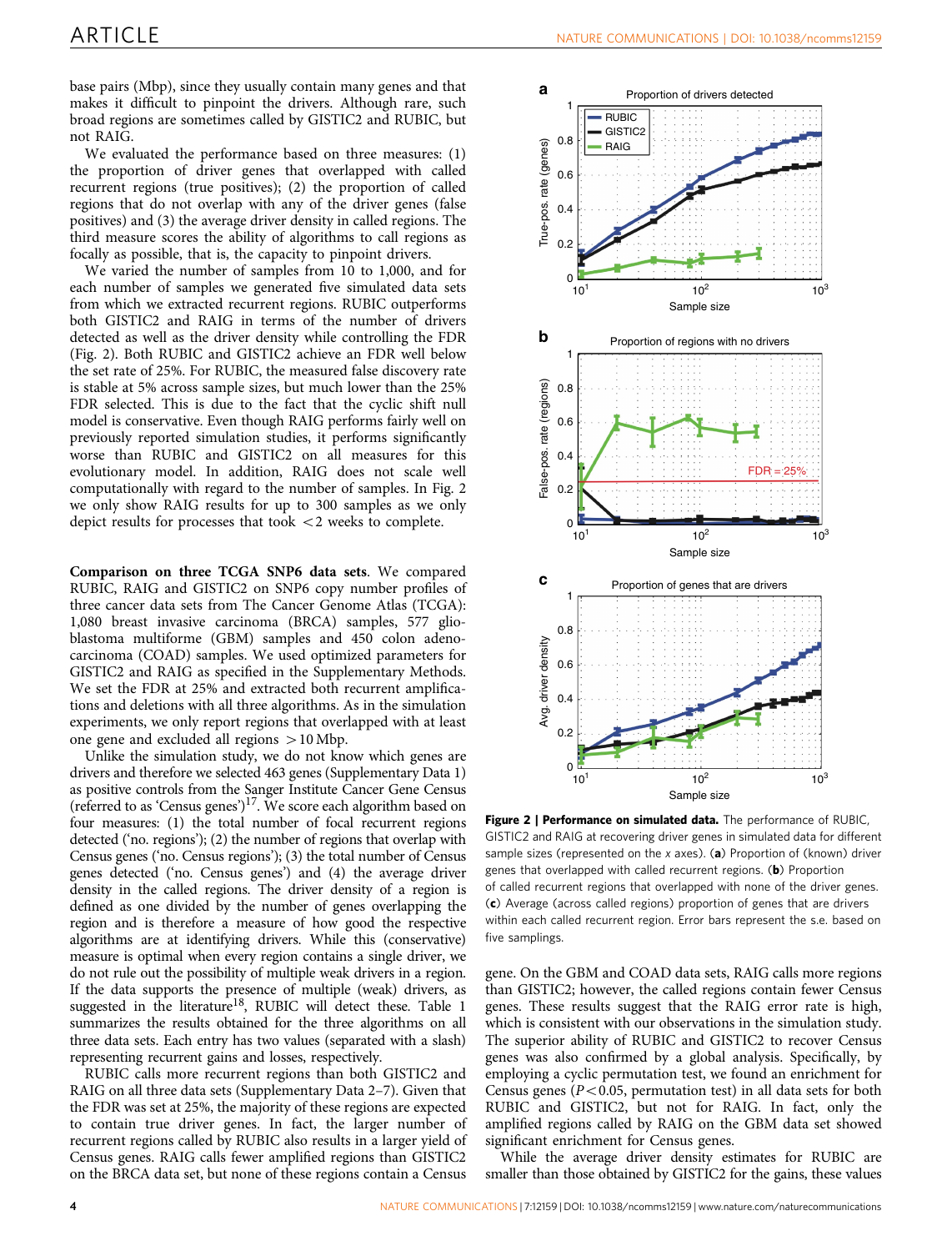#### <span id="page-5-0"></span>Table 1 | Summary of detected regions on SNP6 data set.

| <b>Methods</b>                          | <b>RUBIC</b> | GISTIC <sub>2</sub> | <b>RAIG</b> |
|-----------------------------------------|--------------|---------------------|-------------|
| Breast cancer (BRCA; $n = 1,080$ )      |              |                     |             |
| No. regions (gains/losses)              | 100/58       | 28/31               | 11/41       |
| No. Census regions (gains/losses)       | 48/16        | 15/17               | 0/5         |
| No. Census genes (gains/losses)         | 63/26        | 16/33               | 0/5         |
| Avg. driver density (gains/losses)      | 0.21/0.41    | 0.34/0.10           | 0.80/0.57   |
| Glioblastoma (GBM; $n = 577$ )          |              |                     |             |
| No. regions (gains/losses)              | 40/152       | 22/36               | 25/58       |
| No. Census regions (gains/losses)       | 23/26        | 14/13               | 7/6         |
| No. Census genes (gains/losses)         | 33/34        | 15/15               | 7/6         |
| Avg. driver density (gains/losses)      | 0.29/0.71    | 0.39/0.19           | 0.59/0.56   |
| Colon adenocarcinoma (COAD: $n = 450$ ) |              |                     |             |
| No. regions (gains/losses)              | 23/72        | 17/31               | 27/50       |
| No. Census regions (gains/losses)       | 11/12        | 8/9                 | 6/5         |
| No. Census genes (gains/losses)         | 16/14        | 10/10               | 6/7         |
| Avg. driver density (gains/losses)      | 0.14/0.58    | 0.21/0.20           | 0.36/0.46   |

ecurrent copy number regions predicted by RUBIC, GISTIC2 and RAIG on BRCA, GBM and COAD. For each subtable containing the results of a specific cancer type, the rows represent the following: the first row (labelled 'no. regions') represents the total number of focal recurrent regions detected by each algorithm. The second row shows the number of regions that overlap with Census genes. The third row represents the total number of Census genes detected. The last row shows the average driver density in the called regions. Each entry has two values (separated with a slash) representing recurrent gains and losses, respectively.

are not strictly comparable since RUBIC calls many more regions. This is because recurrent regions that are only detected by RUBIC do not recur as frequently as those that were detected by both algorithms. Regions of lower recurrence will necessarily be called broader and therefore result in a lower average driver density for RUBIC. Specifically, if we only look at the 27 amplified regions where RUBIC and GISTIC2 overlap in BRCA, the average driver densities are comparable, with 0.29 and 0.35 for RUBIC and GISTIC2, respectively. Of these 27 amplified regions, 16 were called (slightly) more focally by GISTIC2. However, 6 of these regions called by RUBIC included extra Census genes. In contrast, none of the 11 regions that were called more broadly by GISTIC2 included any extra Census genes. These results suggest that GISTIC2 indeed tends to call amplified regions too focally. Perhaps the best example illustrating that GISTIC2 tends to call amplifications too focally is EGFR in glioblastoma. The skeptical reader might suspect that we ran GISTIC2 with sub-optimal parameters, but in fact we downloaded the GISTIC2 results (with optimized parameters) from [http://firebrowse.org/.](http://firebrowse.org/) Counter-intuitively, if we run GISTIC2 on smaller subsets  $(<577)$  of the Glioblastoma data set, we do actually detect EGFR. The reason is that GISTIC2 calls regions wider for smaller sample sizes [\(Fig. 2c\)](#page-4-0), but ironically falls prey to passenger aberrations that 'distract' from the true driver aberration at larger sample sizes.

Deletions called by RUBIC are more focal than those called by GISTIC2 (higher average driver density in Table 1), while the opposite is true for amplifications. The asymmetry between achieved average driver densities (gains versus losses) in the RUBIC results makes sense from a biological perspective: while tumour suppressors can be inactivated by deletions of sub-genic size, aberrations resulting in overexpression of oncogenes typically cover the whole gene and are therefore expected to be wider. RUBIC only called 8, 15 and 9% of the amplified regions based on a break inside a gene for the BRCA, GBM and COAD data sets, respectively. In contrast, 34, 65 and 53% of all called deletions were based on a break inside a gene for the same respective data sets.

When considering the overlap in the Census genes retrieved by the three approaches ([Fig. 3\)](#page-6-0) we notice that RUBIC returns the largest number of Census genes and that the majority of the Census genes retrieved by GISTIC2 and RAIG are a subset of the Census genes retrieved by RUBIC. In the breast cancer data set, GISTIC2 was able to call a single unique broad amplified region

that was not detected by RUBIC. This region resides at the end of chromosome 1q and contains a single Census gene. For the deletions, GISTIC2 called 11 unique regions that were not detected by RUBIC. Three of these regions overlapped with Census genes. One of these regions on Chromosome 9q is very broad (9 Mbp) and contains seven Census genes. This single region explains most of the disparity between the results of RUBIC and GISTIC2 in [Fig. 3a.](#page-6-0) RUBIC did call this region, but it was filtered out as it just exceeded 10 Mbp.

Some known oncogenes and tumour suppressors are only captured by RUBIC, such as MDM4 in breast, APC in colon and EGFR in Glioblastoma ([Fig. 3\)](#page-6-0). EGFR is the most frequently amplified gene in Glioblastoma, yet neither GISTIC2 nor RAIG detects it. GISTIC2 missed EGFR because it called a false focal peak (containing no overlapping genes) near EGFR and peeled away most of the segments overlapping with the false peak that also overlap with EGFR ([Fig. 4\)](#page-6-0). Interestingly, RUBIC calls two regions, consistent with the observation that 24–67% of all glioblastoma's are type III deletion mutants where exons 2–7 are deleted<sup>19</sup>. This result also suggests that  $EGFR-ASI$  might be an oncogene in its own right.

Focused analysis of the breast cancer data set. We analysed the BRCA data set more closely and show a genome-wide overview of called regions by all three algorithms in [Fig. 5.](#page-7-0) Here we also highlight (in red) a small subset of bona fide and/or recently validated oncogenes (52 in total) and tumour suppressors (12 in total) specifically associated with breast cancer. The list is constructed based on strong evidence for the involvement of each of the genes in breast cancer, and is largely based on two published lists<sup>16,20</sup>. See Supplementary Table 1. A subset of the oncogenes in this list were only recently validated<sup>[16](#page-10-0)</sup>. RAIG, GISTIC2 and RUBIC were able to recover, respectively, 0, 13 and 34 of these bona fide oncogenes and 2, 5 and 5 of these tumour suppressors. All five regions containing the tumour suppressors were called more focally by RUBIC as compared with GISTIC2. A global enrichment test with a cyclic permutation scheme shows that all RUBIC and GISTIC2 regions are highly enriched for bona fide oncogenes and tumour suppressors (all P values  $< 10^{-3}$ , permutation test).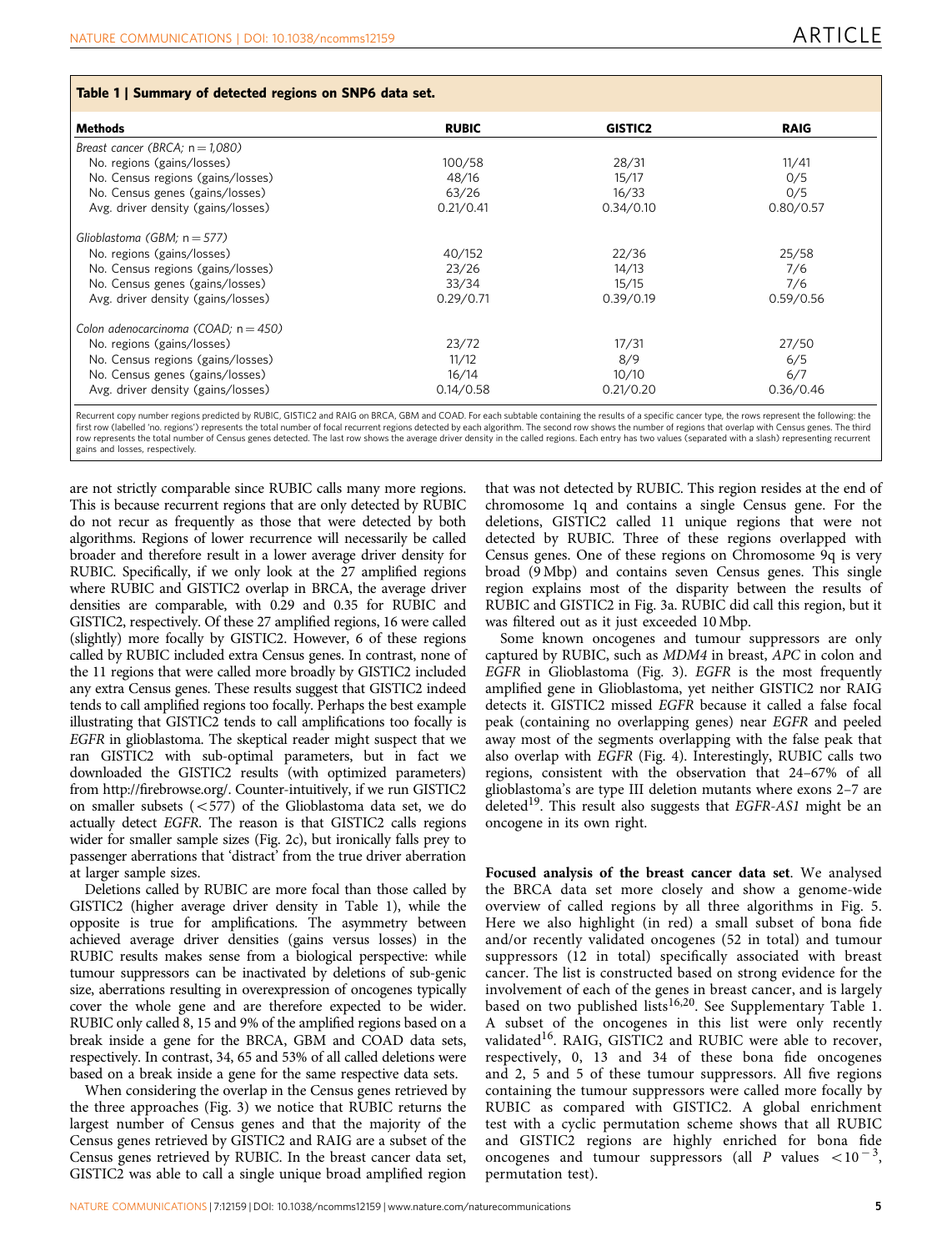<span id="page-6-0"></span>



Figure 3 | Detected Census genes. Venn diagram of Census genes that overlapped with called recurrent regions in RUBIC, GISTIC2 and RAIG. (a–c) illustrates this for the breast (BRCA), glioblastoma (GBM) and colon (COAD) cancer data sets, respectively. The numbers separated by a slash (in brackets) represent Census gene counts for gains and losses, separately.

Zooming in on some loci, we illustrate examples in which RUBIC outperforms both GISTIC2 and RAIG. First, we find that RUBIC is able to recover four validated oncogenes missed by both GISTIC2 and RAIG ([Fig. 5b\)](#page-7-0). In the second example, GISTIC2 called an amplification peak too focally and missed MIR21 ([Fig. 5c\)](#page-7-0). Finally, we show an example where GISTIC2 called a too broad deletion in MAP2K4 [\(Fig. 5d\)](#page-7-0). More generally, for regions overlapping with RUBIC, GISTIC2 consistently calls broader deletions without introducing any extra known tumour suppressors or Census genes, while the broader amplifications called by RUBIC do include more oncogenes and Census genes as compared with those called by GISTIC2. This suggests that the smaller deletions and larger amplifications called by RUBIC improve driver detection.

Comparison on next-generation sequencing. To investigate the applicability of RUBIC to copy number profiles derived with next-generation sequencing (NGS) technology, we compared



Figure 4 | Recurrence at the EGFR locus. Genomic representation of EGFR and called recurrent regions in its proximity by RUBIC, GISTIC2 and RAIG on the Glioblastoma data set. The cyan profile represents the aggregate copy number profile. The RUBIC segmented aggregate is depicted in red. The rows with labels RUBIC, GISTIC2 and RAIG show the genomic locations of regions called by each of these algorithms. The row with label 'Census' shows the location of EGFR (in red) and EGFR-AS1 (in blue).

RUBIC and GISTIC2 on two additional NGS data sets (Supplementary Data 8–11). The first data set consists of copy number profiles of 90 breast cancer samples (not overlapping with TCGA samples) derived from low coverage  $(< 1 \times$  average) whole-genome sequencing  $(lcWGS)^{21}$ . The second set contains 383 TCGA breast cancer copy number profiles derived from whole-exome sequencing (WES). Since all comparisons indicated that RAIG is not a competitive approach, we only benchmarked RUBIC against GISTIC2 on the NGS data sets. We used optimized parameters for GISTIC2 as before, set the FDR at 25% and extracted both recurrent amplifications and deletions with both algorithms. As before, we only report regions that overlapped with at least one gene and excluded all regions 410 Mbp. The results indicate that both RUBIC and GISTIC2 can be successfully applied to NGS data, as we recover recurrent regions containing known drivers, albeit at a lower average driver density. The lower density is a direct consequence of the fact that the sample size of the NGS data is lower compared with the SNP6 data, resulting in larger called regions and hence a lower average density. The results also indicate that the observations we made based on the SNP6 data regarding the relative performance of RUBIC and GISTIC2 can be extrapolated to NGS data [\(Table 2](#page-7-0)). Specifically, we show that RUBIC consistently identifies more recurrent regions, more Census genes and more bona fide breast cancer genes at comparable or higher driver densities. On the lcWGS data set, RUBIC detects a larger number of Census genes, in spite of the fact that the sample size is much lower than the SNP6 breast cancer data set. This is most likely caused by two factors. First, the lcWGS set contains many BRCA-like samples, characterized by BRCA1/2 specific but highly unstable copy number profiles, increasing the likelihood of detecting recurrent aberrations. Second, owing to the smaller sample size, the regions called by RUBIC are larger, hence increasing the likelihood of detecting more Census genes. While the overlap of amplified regions identified on lcWGS profiles with the SNP6 recurrent regions is  $\sim$  50%, it is consistent at that level for both RUBIC and GISTIC2. There are two reasons why we expect this overlap to be low. First, the collection of samples used for lcWGS is highly enriched for the BRCA-like samples compared with the TCGA SNP6 data set. Second, the collection of patient samples used for the lcWGS does not overlap with the TCGA data set and the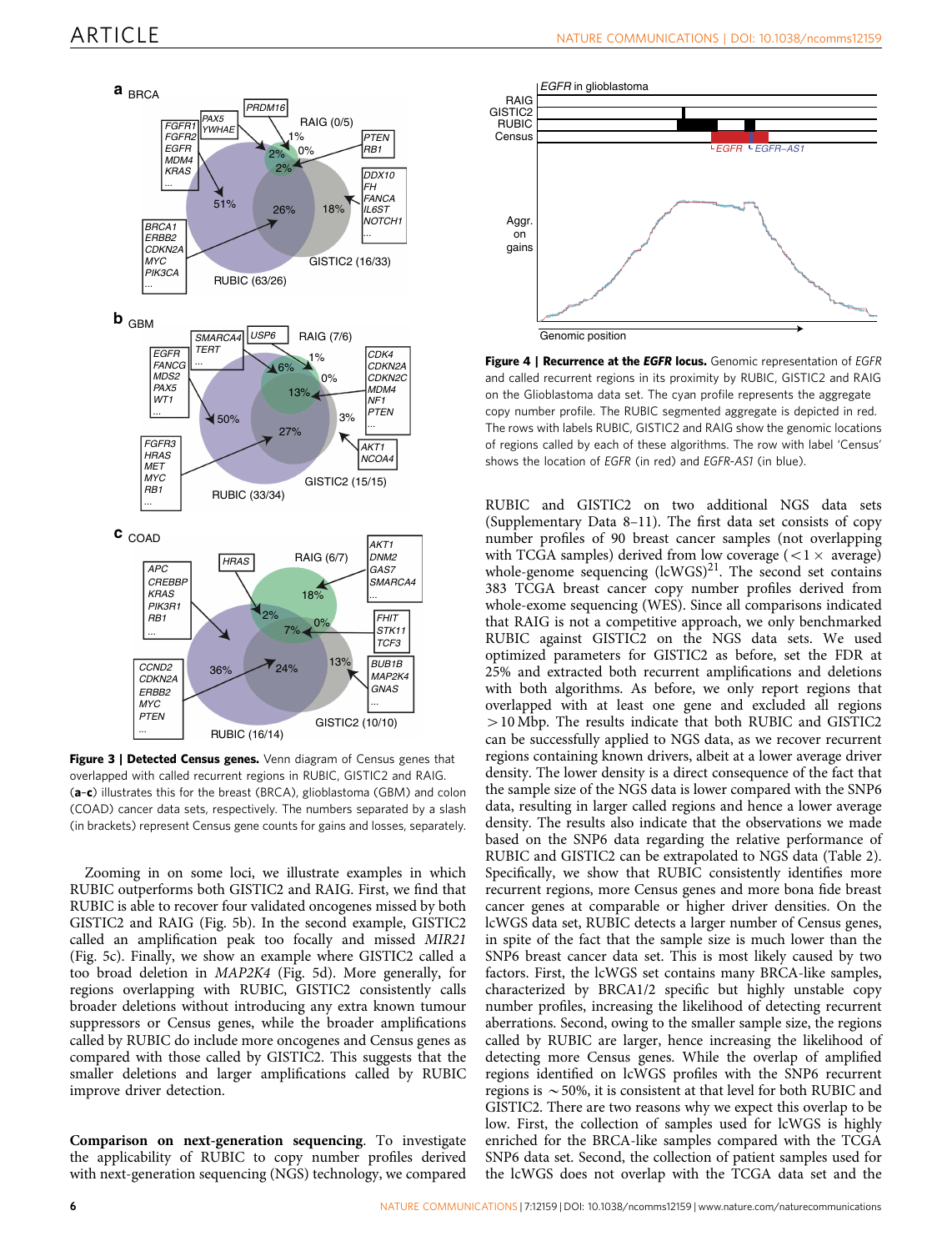<span id="page-7-0"></span>

Figure 5 | Genome-wide overview of detected regions in breast cancer. Genomic representation of recurrent regions found by RUBIC, GISTIC2 and RAIG in the breast cancer data set. (a) RUBIC segmented aggregate profiles (in red) across the whole genome for gains and losses in the top and bottom halves, respectively. The rows with labels RUBIC, GISTIC2 and RAIG show the genomic locations of called recurrent regions. The row with label 'Census' shows the locations of Census genes in blue. Validated breast cancer genes are represented in red (in the Census row). (b-d) Example (zoomed in) loci with validated gene names added in red. The cyan profiles represent the aggregate of all samples before RUBIC segmentation depicted in red.

| Table 2   Summary of detected regions on NGS data sets.  |                                  |                                  |  |  |  |
|----------------------------------------------------------|----------------------------------|----------------------------------|--|--|--|
| Methods                                                  | <b>RUBIC</b>                     | GISTIC <sub>2</sub>              |  |  |  |
| BRCA ( $lcWGS$ ; $n = 90$ )                              |                                  |                                  |  |  |  |
| No. regions (gains/losses)                               | 80/43                            | 26/29                            |  |  |  |
| No. Census regions (gains/losses)                        | 47/10                            | 17/7                             |  |  |  |
| No. Census genes (gains/losses)                          | 90/21                            | 25/20                            |  |  |  |
| No. bona fide genes (52 oncogenes/12 tumour suppressors) | 32/3                             | 10/2                             |  |  |  |
| Enrichment P values for bona fide genes                  | $2 \times 10^{-4} / 0.022$       | $<$ 1 $\times$ 10 $^{-4}$ /0.083 |  |  |  |
| Avg. driver density (gains/losses)                       | 0.12/0.24                        | 0.09/0.13                        |  |  |  |
| Region overlap with SNP6                                 | 0.50/0.42                        | 0.42/0.33                        |  |  |  |
| BRCA (WES; $n = 383$ )                                   |                                  |                                  |  |  |  |
| No. regions (gains/losses)                               | 46/9                             | 13/3                             |  |  |  |
| No. Census regions (gains/losses)                        | 32/4                             | 10/1                             |  |  |  |
| No. Census genes (gains/losses)                          | 58/14                            | 16/1                             |  |  |  |
| No. bona fide genes (52 oncogenes/12 tumour suppressors) | 28/2                             | 10/1                             |  |  |  |
| Enrichment P values for bona fide genes                  | $<$ 1 $\times$ 10 $^{-4}$ /0.018 | $<$ 1 $\times$ 10 $^{-4}$ /0.021 |  |  |  |
| Avg. driver density (gains/losses)                       | 0.07/0.25                        | 0.08/0.21                        |  |  |  |
| Region overlap with SNP6                                 | 0.87/0.56                        | 0.61/0.33                        |  |  |  |

Recurrent copy number regions predicted by RUBIC and GISTIC2 for BRCA data sets derived from low coverage whole-genome sequencing (IcWGS) and TCGA WES. For each subtable containing the<br>results of a specific sequencing plat second row shows the number of regions that overlap with Census genes. The third row represents the total number of Census genes detected. The fourth row shows the number of BRCA bona fide oncogenes/tumour suppressors detected. The fifth row shows the enrichment P values for bona-fide drivers in regions based on a cyclic permutation test. The sixth row shows the average driver density<br>in the called regions. representing recurrent gains and losses, respectively.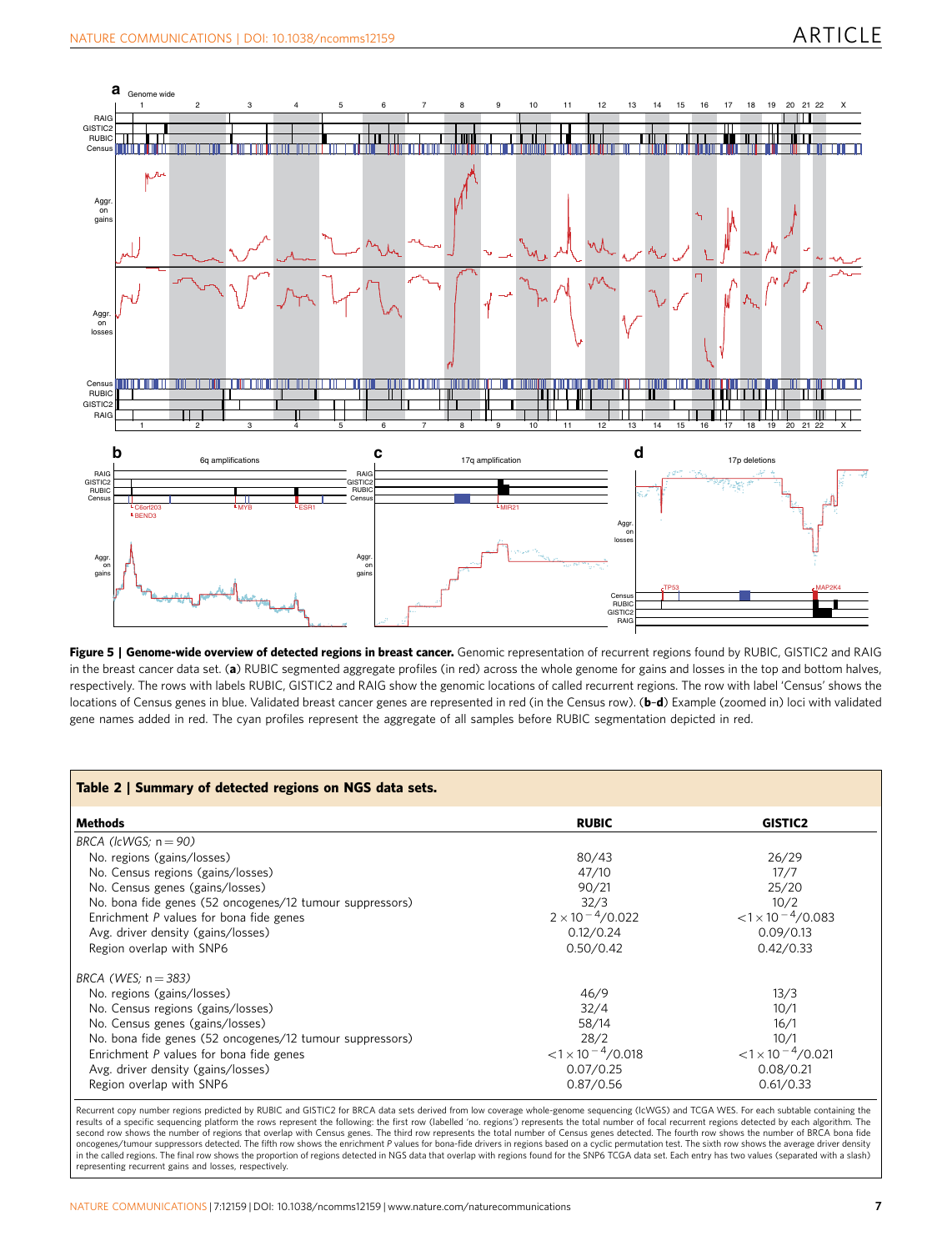| Recurrence type                         | <b>BRCA</b> ( $n = 1,080$ ) | <b>GBM</b> ( $n = 577$ ) | COAD ( $n = 450$ ) |
|-----------------------------------------|-----------------------------|--------------------------|--------------------|
| RUBIC regions on SNP6 profiles          |                             |                          |                    |
| Gains: overlap (%) (P value)            | 20(0.91)                    | 38 (0.10)                | 17 (0.95)          |
| Losses: overlap (%) (P value)           | 36(0.10)                    | 19(0.68)                 | 29 (0.52)          |
| Recurrence type                         |                             | $lcWGS(n=90)$            |                    |
| RUBIC regions on IcWGS and WES profiles |                             |                          |                    |
| Gains: overlap (%) (P value)            |                             | 34 (0.43)                |                    |
| Losses: overlap (%) (P value)           |                             | 35 (0.52)                |                    |

Table 3 | Percentage of called regions overlapping with fragile sites and the associated enrichment P values computed with permutation tests.

obtained overlap is therefore consistent with an FDR of 25%. In contrast, 87% of the amplifications detected by RUBIC in the WES data set overlap with those found in the SNP6 data set. The patient samples in the WES data set are a subset of those comprising the SNP6 data set and there is no enrichment for any particular subtype (the 383 samples were selected randomly). This suggests that RUBIC is robust against the platform differences, in contrast to GISTIC2 that obtains only 61% overlap.

Fragile site analysis. Since RUBIC calls recurrent breakpoints, it is reasonable to ask whether we are not simply calling breakpoints at fragile sites. To answer this, we would have to test whether the recurrent regions called by RUBIC are enriched for fragile sites. We employed a published list<sup>[22](#page-10-0)</sup> of fragile sites and combined that with an unpublished list obtained from the Sanger Institute to construct a list of 127 rare and common fragile sites and performed a permutation-based enrichment test (Supplementary Methods and Supplementary Data 12). We could not find any enrichment for fragile sites in recurrent regions called by RUBIC for either the SNP6, lcWGS or WES profiles in any of the cancer types considered, as indicated in Table 3.

#### **Discussion**

To identify cancer genes residing in recurrently aberrated genomic regions, we follow a completely different approach from current state of the art approaches. Rather than focusing on the recurrence of regions, we introduced RUBIC, an approach that considers the recurrence of breaks. This results in a significant simplification of the algorithm as there is no need for recursive identification of smaller recurrent regions in broader regions via complicated peak splitting approaches. An added advantage of the fact that RUBIC focuses on breaks reflecting the relative change in copy number between segments, rather than the cumulative strength of an aberration across samples, is that the need for an arbitrary reference state is diminished. RUBIC requires only a single input parameter (the FDR) and controls the FDR at the level of regions, rather than probes as most competing approaches. Although users are discouraged from inputting raw unsegmented copy number data into RUBIC, we do expect RUBIC to be less sensitive to the choice of a segmentation algorithm since our theoretical approach does not explicitly require piecewise constant segments. In contrast, algorithms like GISTIC2 that directly peel-off segments when calling peaks will be sensitive to the specific choice of segmentation algorithm. In a comparison with GISTIC2 and RAIG, we show that RUBIC calls significantly more recurrent regions and identifies a much larger fraction of regions containing known cancer genes (from the Cancer Gene Census).

We developed a gene centric simulation model to employ in our benchmarking studies. In this model, we define hypothetical

driver genes, simulate genomically unstable copy number profiles and apply evolutionary pressure which results in driver genes being selectively aberrated. We believe this is an improvement over existing simulation approaches as (1) it focuses on genes rather than aberrations; (2) it is an approximation (albeit quite rough) of the evolutionary processes going on in real tumours and (3) it produces recurrence patterns that closely resemble patterns in real data sets. It is therefore suited for revealing shortcomings in existing approaches. For example, RAIG reports a very high recall and precision rate in a previous simulation study<sup>[14](#page-10-0)</sup> which simulated driver aberrations, rather than driver genes. However, it commits many false positives when calling driver genes in data generated with our simulation model. On simulated data from this model, RUBIC outperforms both GISTIC2 and RAIG on all measures: it finds more driver genes, calls very few regions that do not overlap with driver genes and calls these regions more focally. Nonetheless, RUBIC does tend to call fewer false-positive regions than expected based on the set FDR owing to its conservative null-model. This is because many copy number breaks belong to driver aberrations that are not provably recurrent. Yet we include these breaks in our null model which should ideally only contain breaks associated with passenger aberrations.

On the three TCGA data sets we employed, we selected 463 genes from the Cancer Gene Census to employ as positive controls. It should be noted that one should not expect all of these genes to be involved in tumour development and maintenance specifically in breast cancer, glioblastoma and colon cancer, since they have been found to be somatically mutated in a much broader variety of cancer types. Nor should we expect all of them to be activated or inactivated through copy number aberrations, as most of these genes were identified based on the occurrence of other aberrations, such as point mutations. In fact, in some cases we do not even know the status (oncogene or tumour suppressor) of the genes. We therefore also considered a much smaller subset of bona fide or validated breast cancer oncogenes  $(n = 52)$  and tumour suppressors  $(n = 12)$ .

As stated in the introduction, algorithms should strive to accurately pinpoint drivers by calling recurrent regions as focally as possible. On the other hand, as we have shown, too much emphasis on focality results in calling passengers (only) in close proximity to drivers (EGFR in glioblastoma being a good example). This problem is threefold. First, it results in the driver genes being missed, reducing the true-positive rate. Second, passenger genes are called erroneously, increasing the falsepositive rate. Finally, these erroneously called passengers are often reported as highly significant, since they do occur in highly recurrent regions.

Finally, we have demonstrated that RUBIC is not only applicable to SNP6-derived copy number profiles, but can also successfully be applied to copy number profiles derived from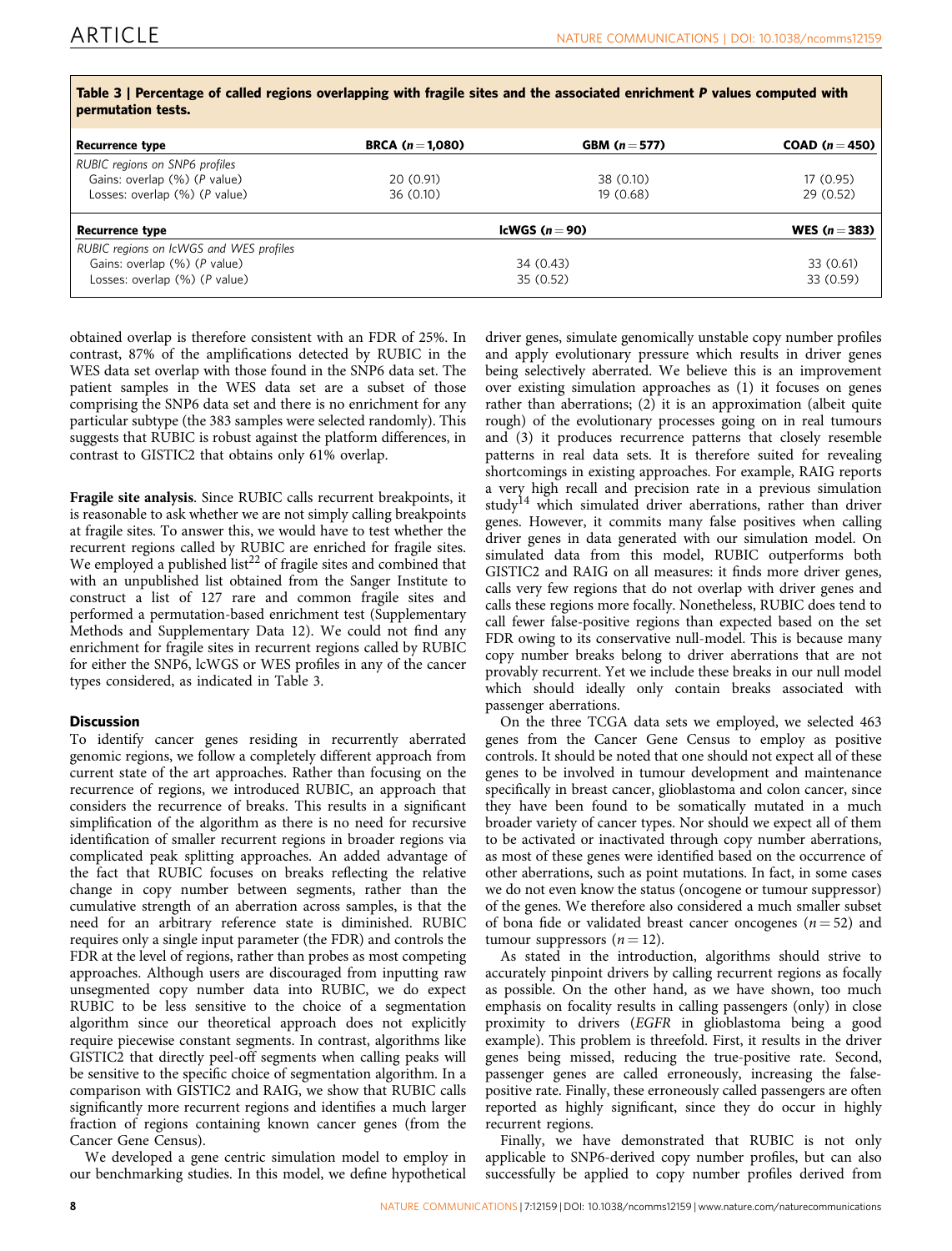NGS data. We showed that the results obtained in the comparison with GISTIC2 on the SNP6 data also hold for NGS data, both in the setting of copy number profiles derived from low coverage whole-genome sequencing as well as WES.

While it is beyond the scope of this work, the methodology of RUBIC can be applied to other application domains. For example, large-scale projects such as The Encyclopedia of DNA Elements (ENCODE) are generating large amounts of ChipSeq data. Typically these profiles are subjected to peak calling to identify, for example, binding sites of transcription factors or domains characterized by a specific chromatin mark. The segmentation approach we proposed here can be employed to segment ChipSeq profiles to identify binding peaks and domains. Note that this will amount to the application of the segmentation to a single sample. However, as ChipSeq is also being applied in tumour material on a more regular basis, we foresee that RUBIC will also be applied to patient cohorts to detect recurrently occurring peaks or domains.

#### **Methods**

The break recurrence measure. Suppose we have a genomic region  $R$  of width  $w$ and cut it at position  $g_0$  into two regions:  $R_L$  and  $R_R$ . Let the widths of these regions be denoted by  $w_L$  and  $w_R$ , respectively. Let the average of the aggregate profile for regions  $R_L$  and  $R_R$  be denoted by  $\hat{\mu}_L$  and  $\hat{\mu}_R$ , respectively. Positive breaks near  $g_0$ , that significantly recur across samples, will result in  $\hat{\mu}_R > \hat{\mu}_L$ . In contrast, under the null model (which models passengers) positive and negative breaks are equally likely to occur anywhere in R. From this it follows that, under the null, the expected means will be equal, that is,  $E[\hat{\mu}_R] = E[\hat{\mu}_L]$ . It is important to note that this equality holds even if R is fully contained within a recurrent region. It is this observation that removes the need to employ the peak splitting algorithms mentioned in the introduction.

It can be shown that a recurrent break occurs at  $g_0$  in R by showing that the value of  $t(g_0) = \hat{\mu}_R - \hat{\mu}_L$  is significant according to the null model. This is similar to performing a two-sample t-test where the two samplings are represented by the aggregate log-ratio measurements in  $R_L$  and  $R_R$  respectively. Formally,  $t(g)$ , is also a function of  $w = (w_L, w_R)$ , and will be denoted by  $t_w(g)$ . The larger  $w_L$  and  $w_R$ , the more statistical power one attains. However, if these regions are too large and extend beyond loci in which recurrent breaks of the opposite sign occur, the power will decrease considerably.

In the Methods section entitled 'segmentation' we show how hierarchical clustering based on the significance of  $t_w$  can be employed to simultaneously find appropriate values for  $w_L$  and  $w_R$  and identify recurrent breaks based on the break recurrence measure, t.

The null model. We employ a null model to describe passenger breaks and hence identify recurrent breaks by evaluating the significance of the break recurrence measure. We use a cyclic shift permutation scheme described in detail in the literatur[e12,13](#page-10-0) to define a null model. To sample from the null distribution, we shift probe indices by a random offset for each copy number profile independently. In this scheme, all break locations become independent across samples, while the inherent genomic dependencies within each sample, for example, chromothripsis patterns, are retained. As with the real data, we sum all cyclically shifted sample profiles per probe (locus) to form one realization of the aggregate profile under the null. (For notational convenience, a specific realization will be denoted by the index *i*.)

By repeatedly permuting profiles one can estimate the probability that breaks recur at observed frequencies by chance alone. This null model is conservative, since we would ideally only model passenger breaks, whereas many of the breaks in our data contribute to driver events. To reduce this bias, we first detect driver breaks with RUBIC and then update the null model after deleting these breaks. We repeat these two steps iteratively (Supplementary Methods, Supplementary Figs 1 and 2).

**Measuring the significance of break recurrence.** For a fixed w, each  $t_w$  can be associated with a (two-tailed) P value derived from the null model. We will, instead, use a different measure of significance called the expected Euler character-istic<sup>[12,23,24](#page-10-0)</sup>. This measure is more natural in our application and will allow us to directly control the false discovery rate on called recurrent regions rather than probes, as explained later. The idea is as follows: for any fixed realization of the null model (indexed with  $i$ ), a fixed  $w$  and a fixed non-negative threshold  $t$ , we define positive and negative excursion sets:  $A_{w,i}^+ = \{g : t_{w,i}(\bar{g}) \geq t\}$  and

 $\bar{A}_{w,i}^- = \{g : t_{w,i}(\bar{g}) \leq -t\}$ , respectively. We count the number of disjoint regions in each and denote these with  $\chi_{w,i}^+$  and  $\chi_{w,i}^-$ , respectively. The sum of these counts,  $\chi_{w,i}(t) = \chi_{w,i}^+ + \chi_{w,i}^-$ , is known as the Euler characteristic. We can then compute the  $\chi_{w,l}^{(k)} = \chi_{w,l} + \chi_{w,l}^{(k)}$  is known as the Euler characteristic. We can then compute the expected Euler characteristic across realizations:  $\bar{\chi}_w(t) = \sum_{i \in I} \chi_{w,i}(t)/|I|$ , where I represents the set of all possible permutations (Supplementary Methods).

On actual data, for a fixed scale  $w_0$  and position  $g_0$ , we can compute a value  $t_0 = t_{w0}(g_0)$ .  $\bar{\chi}_{w_0}(|t_0|)$  can be interpreted as a measure of significance (small values being significant). In fact, it is an upper bound for the familywise error rate if we regard each locus g as a separate test and it is a tight bound for small values:  $\bar{\chi}_w$  < 0.1 ([ref. 23](#page-10-0)). It is important to note that the Euler characteristic allows us to link the value of the break recurrence measure at a specific locus and a fixed scale,  $t_0 = t_{w0}(g_0)$ , to the significance of the number of called recurrent regions in the aggregate profile.

There are two major advantages of using  $\bar{\chi}_w$  as a significance measure. First, there exists an analytical approximation that relates  $t = t_w(g)$  to  $\bar{\chi}_w(|t|)$  that is highly accurate for the majority of scales (Supplementary Methods, Supplementary Figs 3 and 4). This means that we can avoid time consuming permutation tests for many choices of  $w$  (Supplementary Methods). The second, and more important reason, is that we can directly compute the false discovery rate on called recurrent regions (not breaks) using  $\bar{\chi}_w$ . We clarify this in the Methods section describing RUBIC calling.

Segmentation. Ultimately, RUBIC is a segmentation algorithm on the aggregate profile. We essentially approximate the aggregate profile with a piecewise constant function with jump discontinuities at significantly recurrent breaks. The jump discontinuities represent significant breaks in the aggregate profile. The jump height at position g is exactly equal to  $t_w(g)$ , where  $w = (w_L, w_R)$  represents adjacent segment widths. We regard breaks in the aggregate profile as significant if  $\bar{\chi}_w$  is small.

RUBIC segmentation is an agglomerative hierarchical clustering algorithm that starts with the most fine-grained segmentation, where each probe is a unique segment, and iteratively merges adjacent segments. As a measure of the similarity of two segments, we use  $\bar{\chi}_{w_2}$ , where  $w_s$  corresponds to the widths of the segments under consideration. In each iteration, we merge segments with the highest (least significant)  $\bar{\chi}_{w_s}$  score. We continue merging segments until all remaining  $\bar{\chi}_{w_s}$  scores are less than or equal to a fixed global threshold, E. This implies that the jump discontinuities separating the remaining segments are all significant  $(*E*)$  and hence represent recurrent breaks. In the segmented profile, segments residing between recurrent breaks are represented by a single value, the average of the aggregate profile in that segment. Since all segments are naturally sorted on the genome, and we only need to consider adjacent segments for merging, we can efficiently perform the clustering in  $P\log(P)$  time, where P is the number of probes on the genome. [Figure 1j](#page-3-0) shows the resulting segmentation when we perform this procedure for a fixed significance threshold, E.

Calling. The final step in the algorithm is to simply call all the local maximum segments in [Fig. 1j](#page-3-0) producing the result illustrated in [Fig. 1k](#page-3-0). A segment is defined as a local maximum when it is bordered by positive and negative jump discontinuities on its left and right, respectively. One can then expect to find oncogenes inside these called segments since positive (negative) jump discontinuities correspond to significantly recurrent  $(*E*)$  positive (negative) breaks, that is, recurrent amplifications.

The remaining question is: how to choose the global threshold E? The benefit of using the Euler characteristic as similarity measure is that E/2 is an upper bound on the expected number of false-positive local maximum segments (called regions) that result in the data (Supplementary Methods, Supplementary Figs 5–10). Since there is a direct correspondence between the number of false-positive regions and the threshold E, we can directly apply the Benjamini-Hochberg procedure<sup>[25](#page-10-0)</sup> to control the false discovery rate on recurrently amplified called segments<sup>12</sup>. We illustrate the Benjamini–Hochberg procedure with an example. Suppose we specify the FDR level at 25%. We then start by setting  $E = 2 \times 0.25$ , knowing that the expected number of false-positive called regions will be below 0.25. We then count the number of called regions after clustering, say there are 70. At this point we choose  $E = 70 \times 2 \times 0.25$ . We continue adapting E until the number of called regions remain unchanged. Say, for example, we end up with 100 called regions. At this point  $E = 100 \times 2 \times 0.25 = 50$ . The expected number of false positives will be below  $E/2 = 25$ , which is 25% of the 100 called regions.

Simulating copy number evolution with known driver genes. Given the lack of a real copy number data sets for which all the oncogenes and tumour suppressors are known, it is very hard to compare algorithms in terms of specificity and sensitivity on real data. This type of analysis can only be achieved through simulation. The majority of simulation studies are performed by artificially inserting numerous recurrent copy number aberrations of fixed widths for any given locus<sup>[9](#page-10-0)</sup>. Such simulations are not designed to give a direct answer to how good algorithms are at pinpointing driver genes, since they define driver aberrations rather than driver genes. In fact, it is questionable whether amplifications of a fixed width recur across multiple samples in real data sets, except for events occurring on the chromosome arm level.

Since real copy number aberrations are subject to selective pressure, we expect oncogenes (tumour suppressors) to be found in recurrently amplified (deleted) regions without the need for fixed recurrent segment widths. For example, an oncogene can be frequently amplified across samples even though the associated aberration widths vary considerably. A small subset of these amplifications might